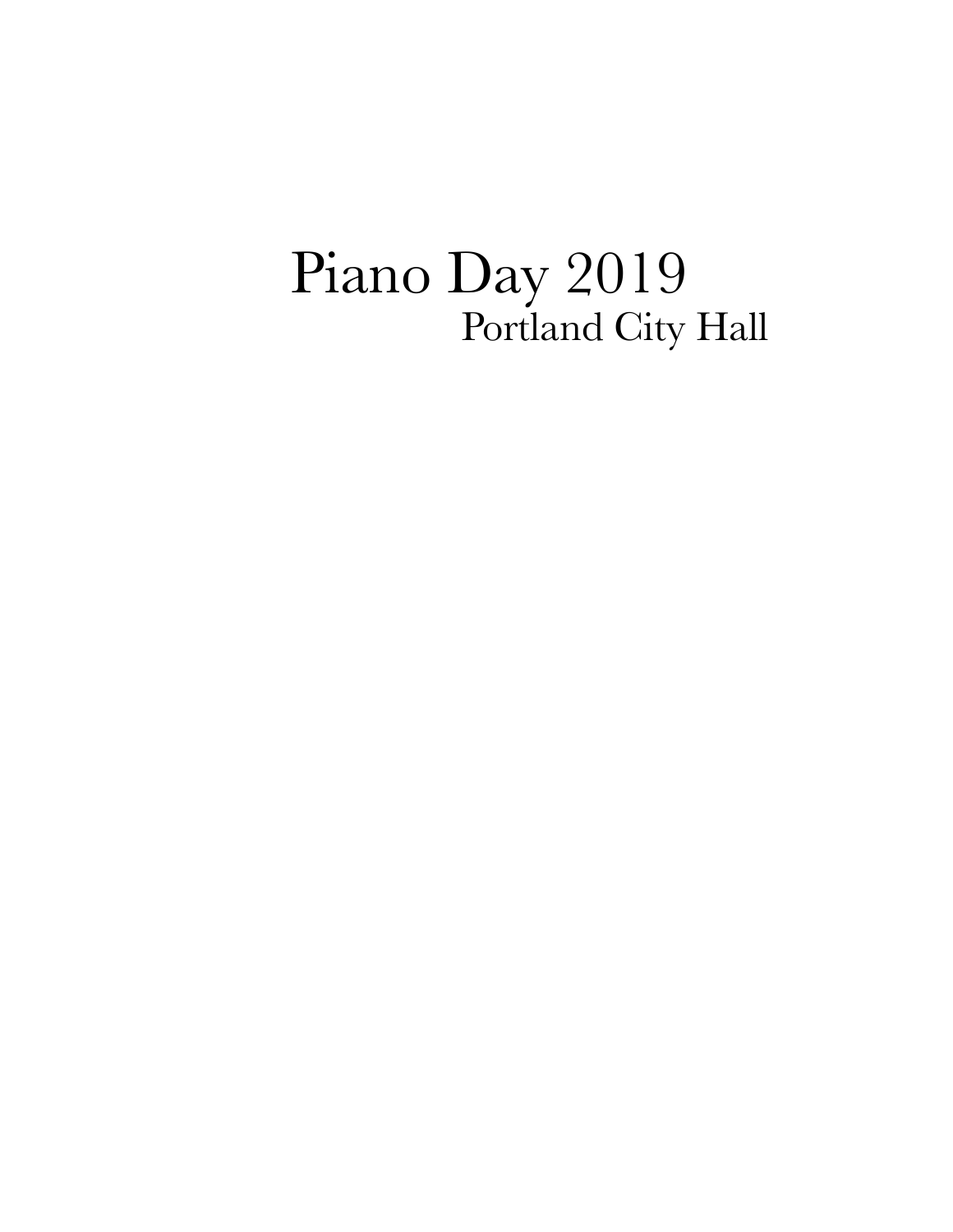For Piano Day 2019 I wanted to perform piano pieces from each of my released albums. These three piano pieces span my collection of music and tell a story of my piano history.

The Lament, a left hand solo, was formed for the 2018 concert, Made in Oregon, for the Astoria Music Festival. I had written this piece prior to the call for scores, but had trouble finding the freedom with the melodies to express my sorrow. So I decided to deconstruct the score and present it as an aleatoric piece.

This deconstructed score gives the pianist a challenge and a freedom. The piece consists of seven cycles, and an optional eighth cycle, with glockenspiel. The cycles can be played in any order and repeats may be taken as many times as emotions warrant. The circle-x noteheads throughout the piece are optional melody lines, while the highlighted question marks provide the opportunity for an improvised melody line. I compiled this piece with several other piano ideas, and released them in my second studio ep: Piano Memories.

Distant Piano Winds is an exploration in arpeggiated harmonies and blending sound together. I composed this short lullaby-esque melody in 2005 as a way to soothe the heart and gives a moment for meditation. I recorded this piece recently and included in my electronic album: soundbath.

Swimming in the Sky is an electronic music piece for several pianos and synths. The main theme of the piece was finding hope. I wanted a piece of music that was hopeful and ambient, while still being minimal and emotional. This piece concludes my first ep: Where Are We?

Let the melodies sing from the piano, and from one pianist to another, don't forget to become immersed in the sound.

Tim.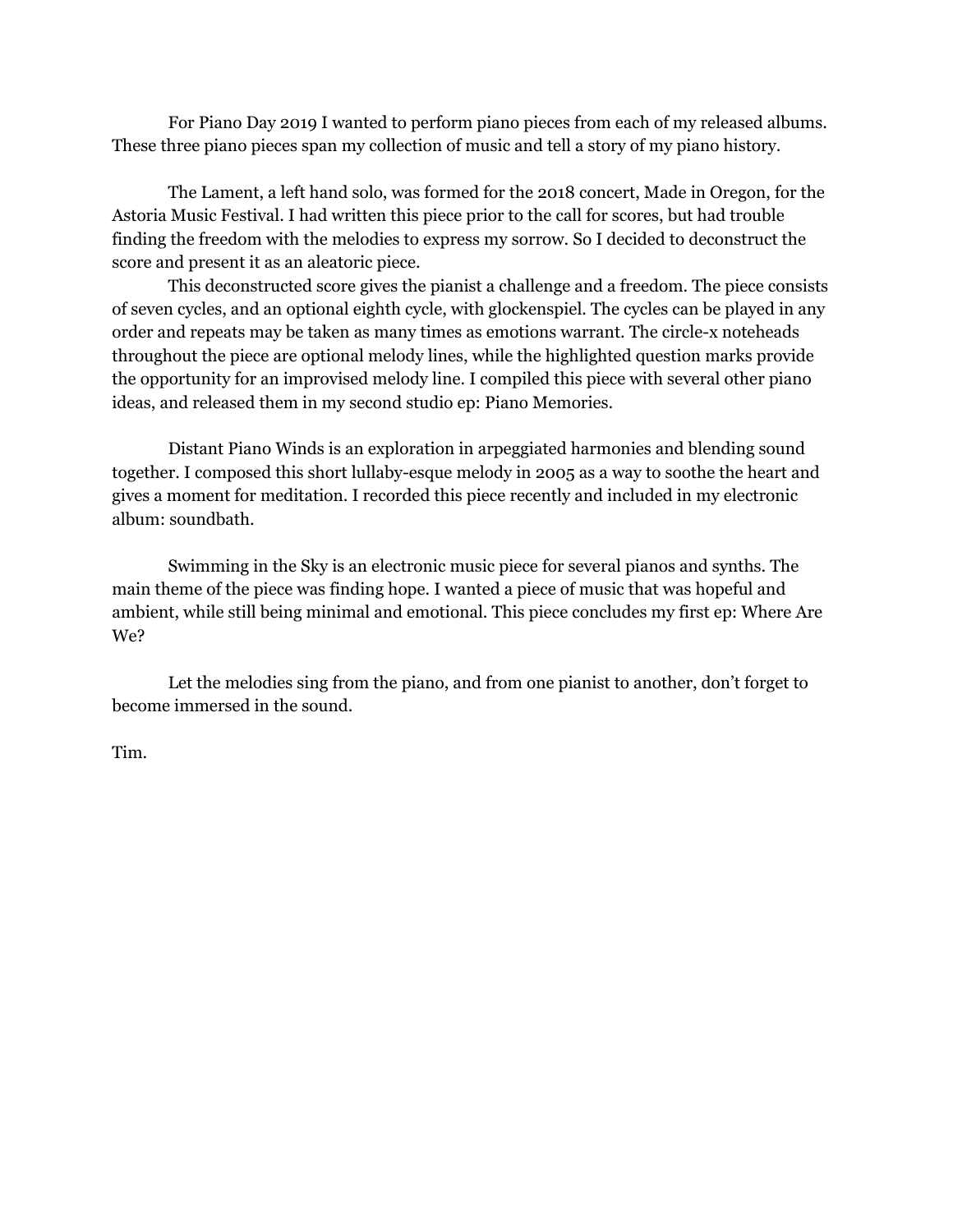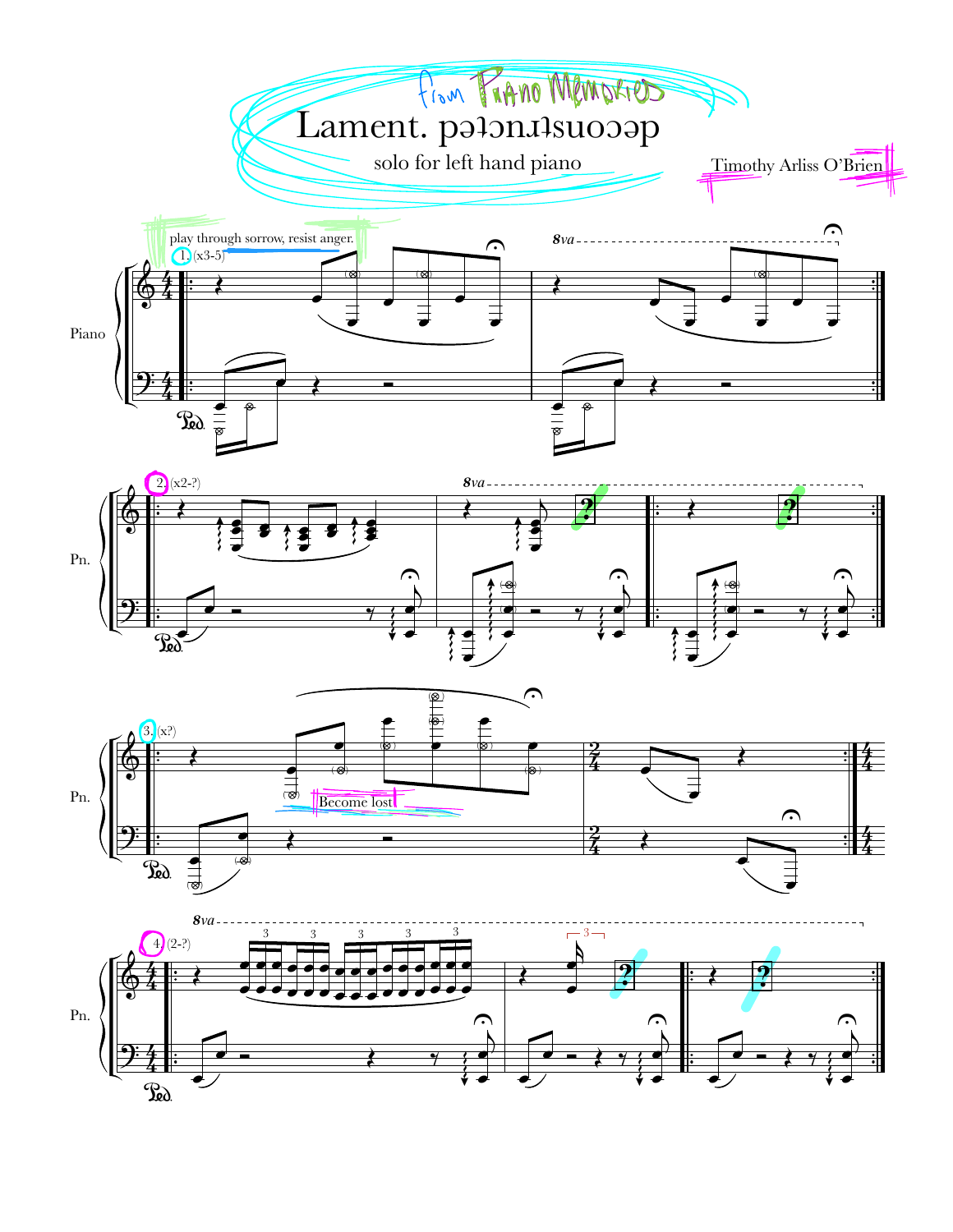





 $\sqrt{2}$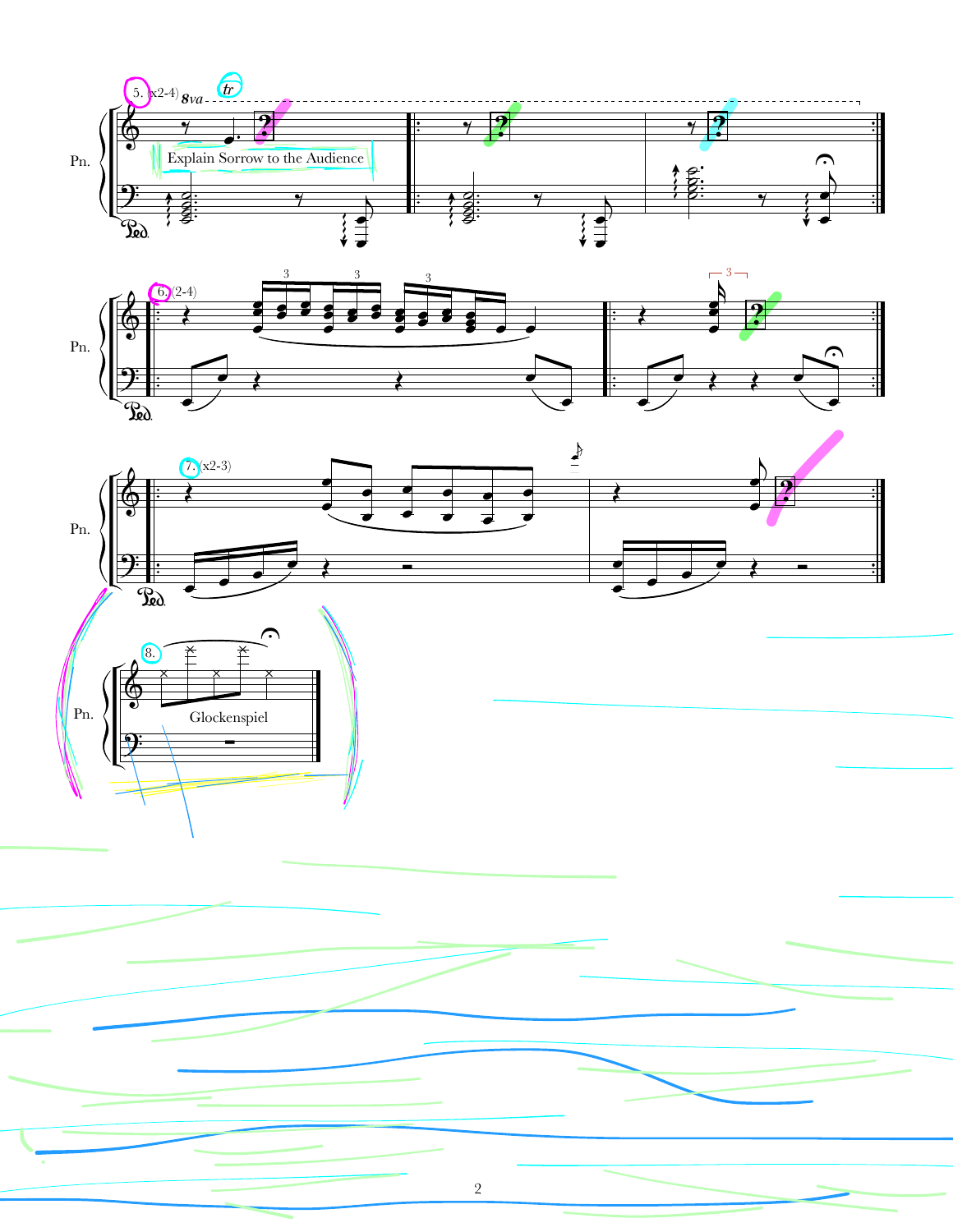distant church piano

muddle the sound together

timothy arliss obrien

 $\frac{1}{\sqrt{1}}$  Merk







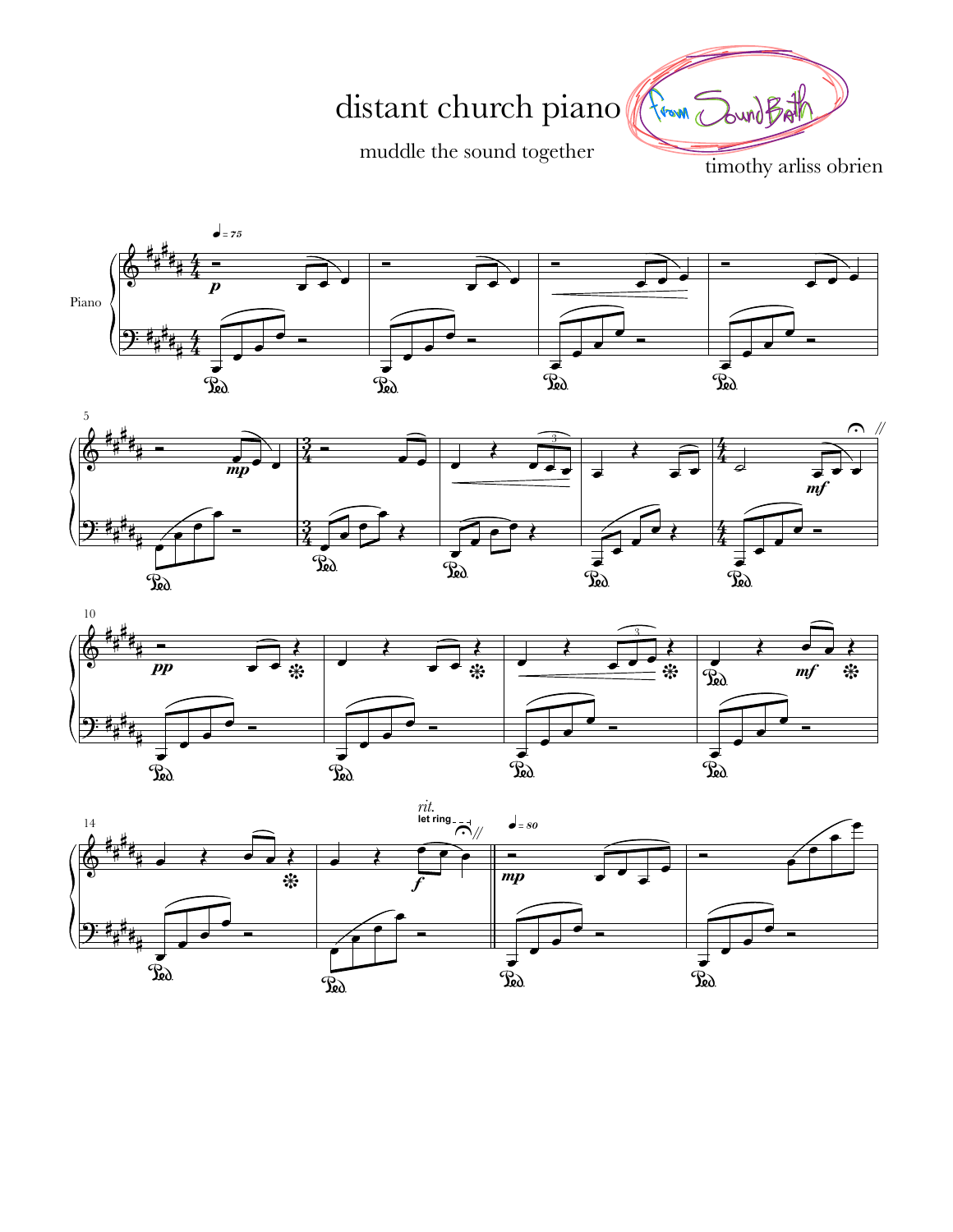